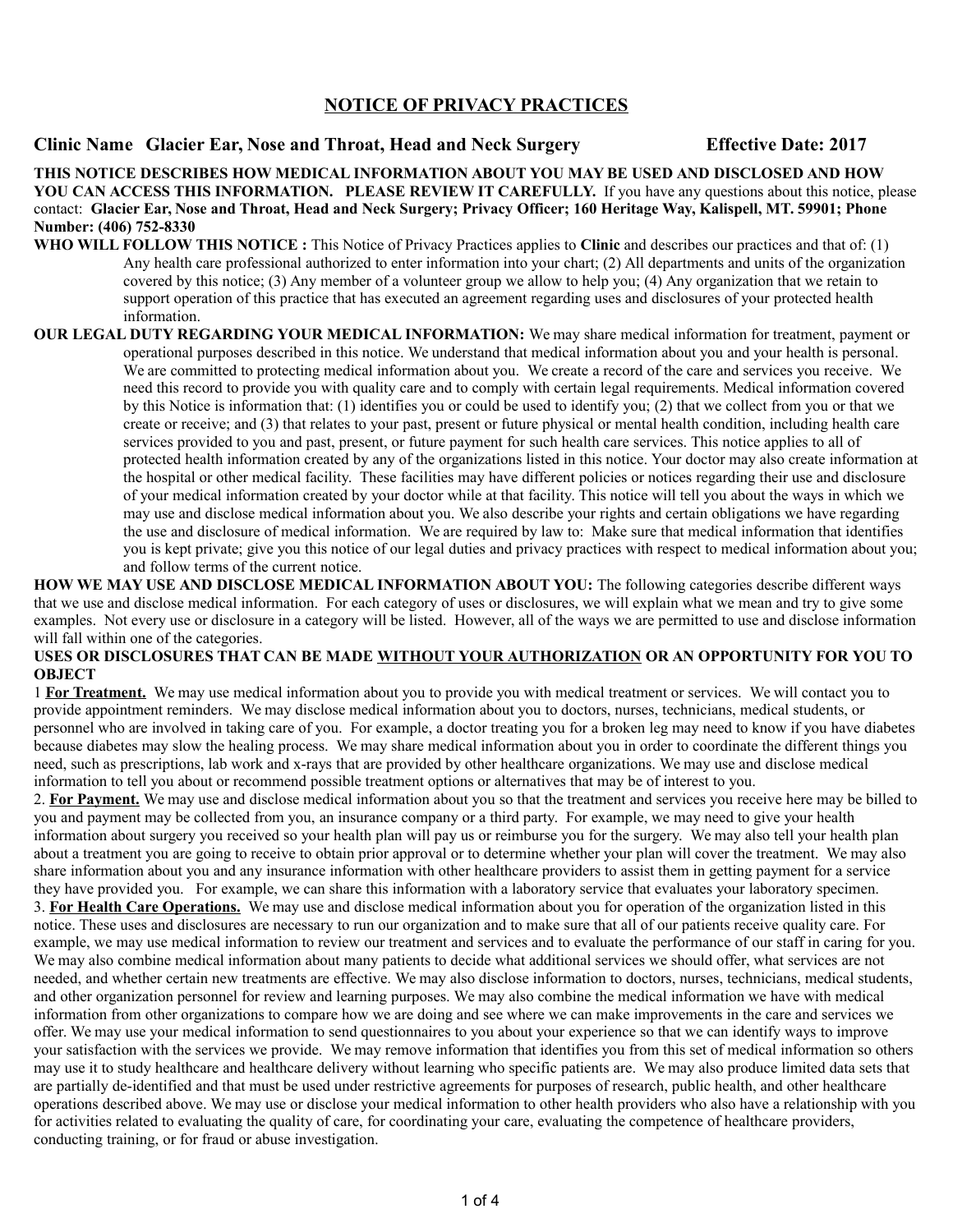4. **Research.** Under certain circumstances, we may use and disclose medical information about you for research purposes. For example, a research project may involve comparing the health and recovery of all patients who received one medication to those who received another for the same condition. All research projects are subject to a special approval process. This process evaluates a proposed research project and its use of medical information, trying to balance the research needs with patients' need for privacy of their medical information. Before we use or disclose medical information for research, the project will have been approved through this research approval process. However, we may disclose medical information about you to people preparing to conduct a research project; for example, to help them look for patients with specific medical needs, so long as the medical information they review does not leave the organization. We will almost always ask for your specific permission if the researcher will have access to your name, address or other information that reveals who you are, or will be involved in your care.

5. **As Required By Law.** We will disclose medical information about you when required to do so by federal, state or local law.

6**. To Avert a Serious Threat to Health/Safety.** We may use and disclose medical information about you when necessary to prevent a serious threat to your health and safety or the health and safety of the public or another person. Any disclosure, however, would only be to someone able to help prevent the threat. Disclosures regarding infectious diseases must comply with applicable state laws limiting the disclosure of patient identity and related information.

7. **Organ and Tissue Donation.** We may release medical information to organizations that handle organ procurement or organ, eye or tissue transplantation or to an organ donation bank, as necessary to facilitate organ or tissue donation and transplantation.

8. **Military and Veterans.** If you are a member of the armed forces, we may, release medical information about you as required by military command authorities. We may also release medical information about foreign military personnel to the appropriate foreign military authority. 9. **Workers' Compensation.** We may release medical information about you for workers' compensation or similar programs. These programs provide benefits for work-related injuries or illnesses.

10. **Public Health Risks.** We may disclose medical information about you for public health activities. These activities generally include the following:

To prevent or control disease, injury or disability; to report births and deaths; to report child abuse or neglect; to report reactions to medications or problems with products; to notify people of recalls of products they may be using; to notify a person who may have been exposed to a disease or may be at risk for contracting or spreading a disease or condition; and to notify the appropriate government authority if we believe a patient has been the victim of abuse, neglect or domestic violence. We will only make this disclosure if you agree or when required or authorized by law.

11. **Health Oversight Activities.** We may disclose medical information authorized by law to a health oversight agency to conduct activities such as audits, investigations, inspections, and licensure. These activities are necessary for the government to monitor the healthcare system, government programs, and compliance with civil rights laws.

12**. Lawsuits and Disputes.** If you are involved in a lawsuit or a dispute, we may disclose medical information about you in response to a court or administrative order. We may also disclose medical information about you in response to a subpoena, discovery request, or other lawful process by someone else involved in the dispute, but only if efforts have been made to tell you about the request or to obtain an order protecting the information requested.

13**. Law Enforcement.** We may release medical information if asked to do so by a law enforcement official: In response to a court order, subpoena, warrant, summons or similar process; to identify or locate a suspect, fugitive, material witness, or missing person; about the victim of a crime if, under certain limited circumstances, we are unable to obtain the person's agreement; about a death we believe may be the result of criminal conduct; about criminal conduct in the Clinic and in emergency circumstances report a crime, location of crime or victims; or identity, description or location of person who committed the crime.

14. **Coroners, Medical Examiners, and Funeral Directors.** As necessary, we may release medical information to a coroner or medical examiner, for example, to identify a deceased person or determine the cause of death, and may release medical information about patients to funeral directors.

15. **National Security and Intelligence Activities.** We may release medical information about you to authorized federal officials for intelligence, counter-intelligence, and other national security activities authorized by law.

16. **Protective Services for the President and Others.** We may disclose medical information about you to authorized federal officials so they may provide protection to the President, other authorized persons or foreign heads of state or conduct special investigations.

17. **Schools.** We may disclose Medical Information to a school about an individual who is a student or prospective student of the school if the Medical Information is limited to proof of immunization, the school is required by state or other law to have that proof of immunization prior to admitting the individual, and we obtain and document the agreement to the disclosure from either the individual's parent/guardian or from the individual if the individual is an adult or emancipated minor.

18. **Inmates.** If you are an inmate of a correctional institution or under the custody of a law enforcement official, we may release medical information about you to the correctional institution or law enforcement official. This release would be necessary (1) for the institution to provide you with health care; (2) to protect your health and safety or the health and safety of others; or (3) for the safety and security of the correctional institution.

## **USES OR DISCLOSURES WHEN YOU HAVE AN OPPORTUNITY TO OBJECT**

1. **Facility Directories and Religious Preferences**. Unless you object, we may include your name in any facility directory and we may list any religious preference you tell us in a directory provided to clergy.

2. **Individuals Involved in Your Care or Payment for Your Care.** Unless you object, we may release medical information about you to a friend or family member who is involved in your medical care. We may also give information to someone who helps pay for your care. We may also tell your family or friends your general condition and that you are in the hospital. In addition, we may disclose medical information about you to an entity assisting in a disaster relief effort so that your family can be notified about your condition, status and location.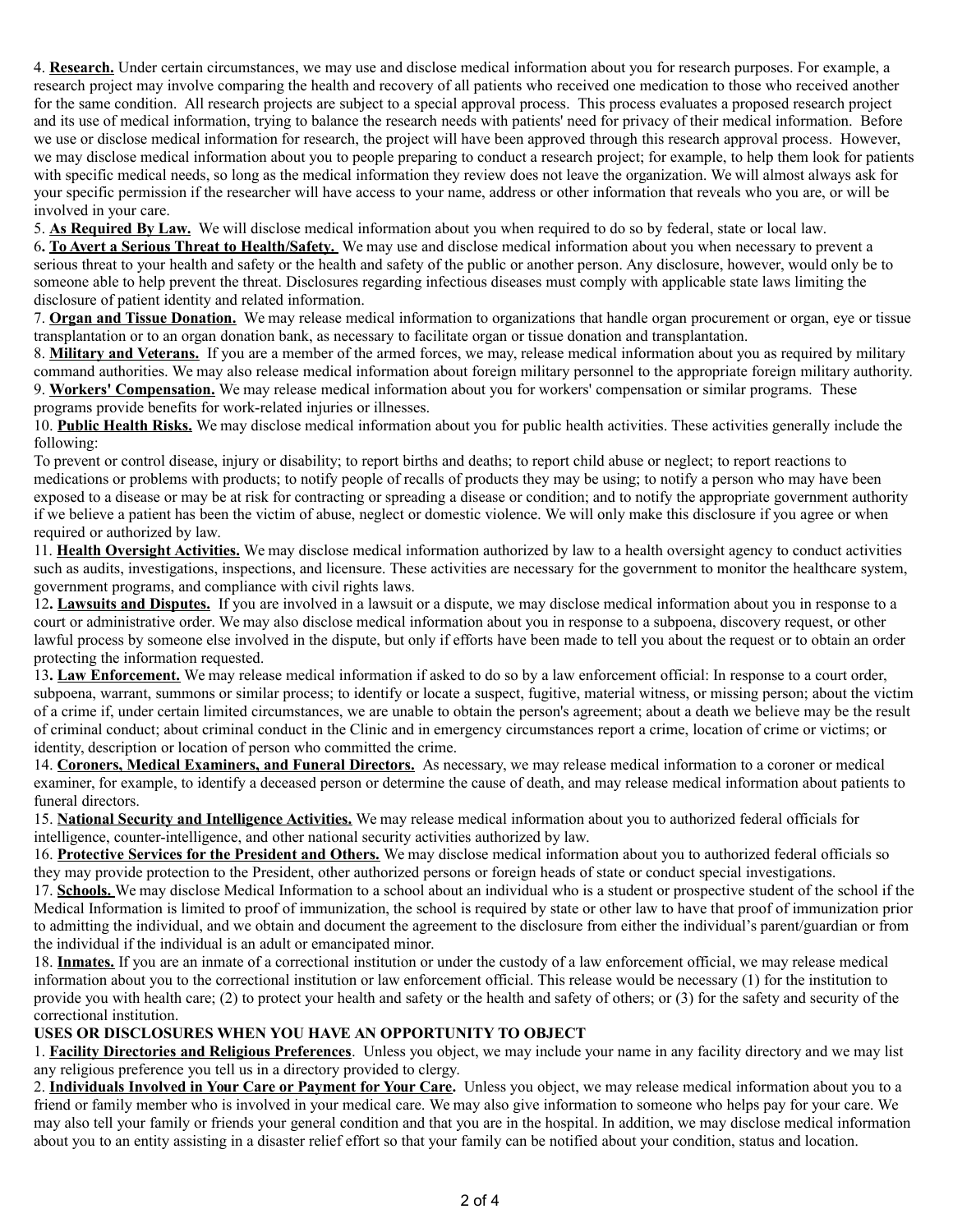**USES OR DISCLOSURES THAT CAN ONLY BE MADE WITH YOUR AUTHORIZATION:** Uses and disclosures of medical information not covered by this notice or laws that apply to us will be made only with your written authorization. If you provide us permission to use or disclose medical information about you, you may revoke that permission, in writing, at any time. If you revoke your permission, we will no longer use or disclose medical information about you for the reasons covered by your written authorization.

You understand that we are unable to take back any disclosures we have already made with your permission, and that we are required to retain our records of care we have provided to you.

1. **Mental Health Treatment.** Uses or disclosures for mental health treatment can be made only to professionals for treatment, to obtain payment for services provided, or as otherwise required by state law.

2. **Psychotherapy.** Should your treatment involve the creation of the psychotherapy notes (a subset of mental health records), we will obtain your written authorization for the use and disclosure of psychotherapy notes in most cases. The exceptions are: (1) to carry out the following treatment, payment or healthcare operations activities: (a) use by the originator of the psychotherapy notes for treatment, (b) use or disclose for our training programs in which students, trainees, or practitioners in mental health learn under supervision to practice or improve their skills in group, joint, family or individual counseling; or (c) use or disclose to defend ourselves in legal action or other proceeding brought by you; (2) required uses or disclosures required by the Secretary of the Department of Human Health and Services for determinations of our compliance with the law, or (3) permitted uses or disclosures: (a) to health oversight agencies as permitted by law for oversight of the originator of the psychotherapy notes, (b) to coroners and medical examiners for the identification of a deceased person, or (c) made in good faith to avert a serious threat to public safety.

3. **Marketing.** We are required to obtain your authorization for any use or disclosure of your medical information for marketing purposes, unless the communication is in the form of a face to face communication made by us to you or if we provide you with a promotional gift of nominal value.

4. **Sale of Medical Information.** We are required for obtain your authorization for any disclosure of your medical information that constitutes a sale of medical information.

5. **Drug or Alcohol Abuse Treatment.** Federal law and regulations protect the confidentiality of drug and alcohol abuse patient records maintained by us. Generally, we may not disclose information regarding drug and alcohol abuse related treatment, a patient's presence in a drug and alcohol abuse treatment program, or a patient's status as an alcohol or drug abuser; unless: (1) the patient consents in writing; (2) the disclosure is allowed by a court order; or (3) the disclosure is made to medical personnel in a medical emergency or to qualified personnel for research, audit, or program evaluation. Federal law and regulations do not protect any information about a crime committed by a patient in a drug and alcohol abuse program or against any person who works for a drug and alcohol abuse program or about any threat to commit such a crime. Federal laws and regulations do not protect any information about suspected child abuse or neglect from being reported under State law to appropriate State or local authorities.

**YOUR RIGHTS REGARDING MEDICAL INFORMATION ABOUT YOU:** You have the following rights regarding medical information we keep about you:

1. **Right to Inspect and Copy.** You have the right to inspect and copy medical information that may be used to make decisions about your care. Usually, this includes medical and billing records, but does not include psychotherapy notes. To inspect and copy medical information that may be used to make decisions about you, you must submit your request in writing to: Glacier Ear, Nose and Throat, Head and Neck Surgery; Privacy Officer; **160 Heritage Way, Kalispell, MT. 59901**. If you request a copy of the information, we may charge a fee for the costs of copying, mailing or other supplies associated with your request. We may deny your request to inspect and copy in certain very limited circumstances if we judge that disclosing information could be detrimental to you or to another party. You have the right to appeal any such denial.

2**. Right to Amend.** If you feel medical information we have about you is incorrect or incomplete, you may ask us to amend the information. You have the right to request an amendment as long as your information is kept by the organization. To request an amendment, your request must be made in writing and submitted to: **Glacier Ear, Nose and Throat, Head and Neck Surgery; Privacy Officer; 160 Heritage Way, Kalispell, MT. 59901**. In addition, you must provide a reason that supports your request. We may deny your request for an amendment if it is not in writing or does not include a reason to support the request. In addition, we may deny your request if you ask us to amend information that: was not created by us, unless the person or entity that created the information is no longer available to make the amendment; is not part of the medical information kept by or for the organization; is not part of the information which you would be permitted to inspect and copy; or is accurate and complete.

3. **Right to an Accounting of Disclosures.** You have the right to request an "accounting of disclosures." This is a list of the disclosures we made of medical information about you. To request this list or accounting of disclosures, you must submit your request in writing to: **Glacier Ear, Nose and Throat, Head and Neck Surgery; Privacy Officer; 160 Heritage Way, Kalispell, MT. 59901.** Your request must state a time period that may not be longer than six years and may not include dates before April 2003. Your request should indicate in what form you want the list (for example, on paper or electronically). The first list you request within a 12-month period will be free. For additional lists, we may charge you for the costs of providing the list. We will notify you of the cost involved and you may choose to withdraw or modify your request at that time before any costs are incurred.

4. **Right to Request Restrictions.** You have the right to request a restriction or limitation on medical information we use or disclose about you for treatment, payment or health care operations. You also have the right to request a limit on medical information we disclose about you to someone who is involved in your care or the payment for your care, like a family member or friend. For example, you could ask that we not use or disclose information about a surgery you had. *We are not required to agree with your request.* If we do agree, we will comply with your request unless the information is needed to provide you emergency treatment. To request restrictions, you must make your request in writing to: **Glacier Ear, Nose and Throat, Head and Neck Surgery; Privacy Officer; 160 Heritage Way, Kalispell, MT. 59901**. In your request, you must tell us (1) what information you want to limit; (2) whether you want to limit our use, disclosure or both; and (3) to whom you want the limits to apply, for example, disclosures to your spouse. A restriction is not granted until you receive written notice of its approval.